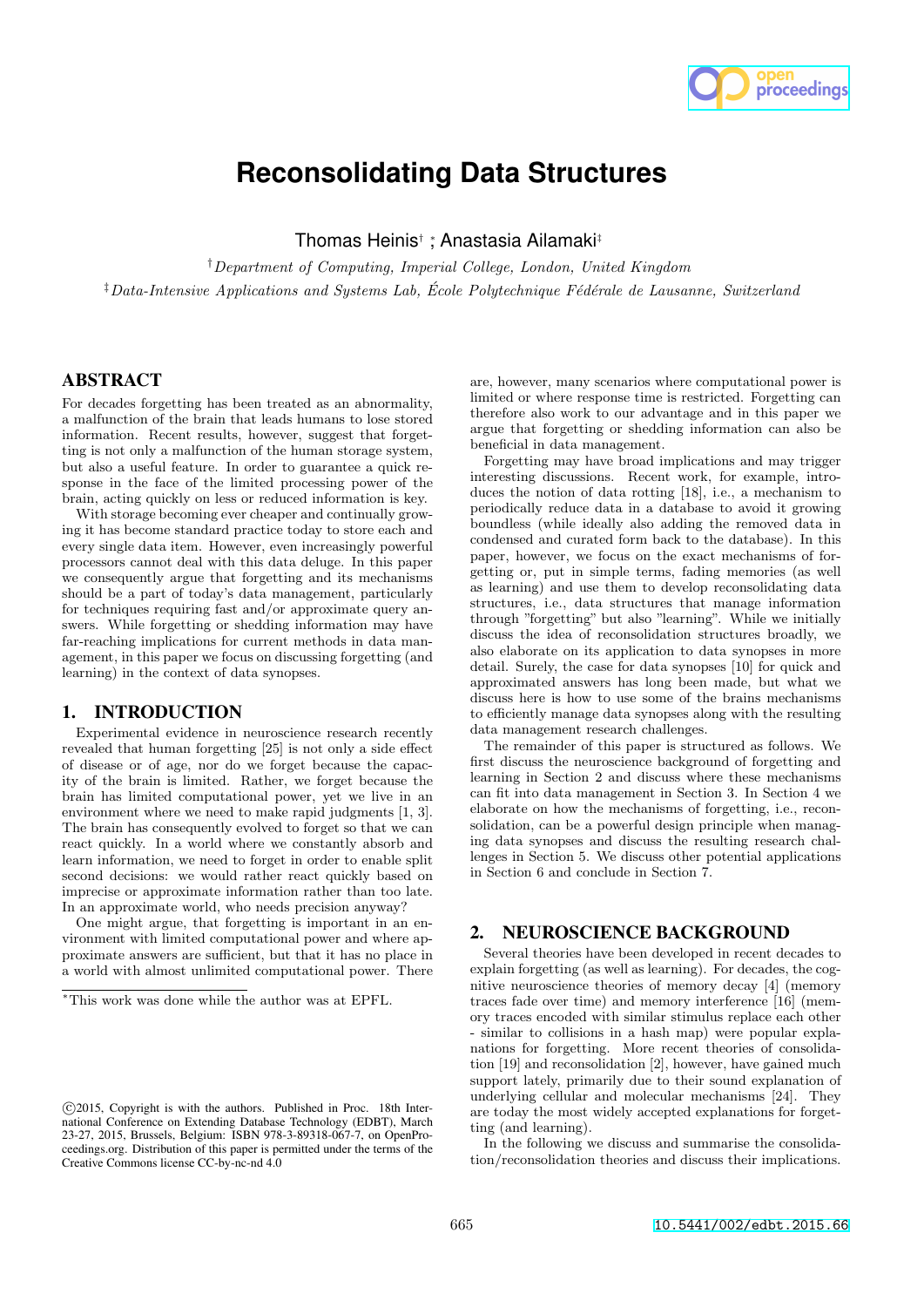# 2.1 Learning

The basic premise of learning is that memory traces [23] are not immediately stable or permanently stored when they are learned (encoded). Instead, memory traces are made permanent in the consolidation phase through strengthening (or weakening) the connections (synapses) between the neurons involved in a memory trace. By strengthening connections (or a synapses) between them, signals can be relayed quicker between two neurons and the firing patterns corresponding to memory traces can consequently be adapted.

The underlying biochemical process to strengthen synapses is very slow and can take several hours, during which memories are not stable. During this consolidation phase, the synapses need to be repeatedly stimulated. The hippocampus therefore repeatedly replays the firing patterns corresponding to the traces.

Any stress on the brain in general can interrupt the consolidation phase and memory traces may never become permanent in the brain or may only become weak. Anecdotal evidence for this interruption, for example, is that learned facts cannot easily be recalled after an all-nighter of learning (and implied lack of sleep). Similarly, interrupting consolidation with heavy drinking tends to erase whatever was recently experienced leading to a mental blackout.

### 2.2 Forgetting & Updating Memory

Although for a considerable time forgetting was assumed to be governed by completely different mechanisms, it is surprisingly similar to learning [2]. When retrieving memory traces (remembering), the traces become unstable or labile. The same synapses that were strengthened during the consolidation phase are rendered unstable and need to be reconsolidated in a process lasting for several hours similar to consolidation (despite built on different biochemical mechanisms).

Whilst retrieving information as a memory, the associated trace is therefore temporarily unstable and can be altered. Similar to interference during the consolidation process, also interference during reconsolidation alters the trace. Depending on the interference, whether it is positive or negative, memory can become stronger or weaker than it initially was. Reconsolidation has been extensively studied in fear memory, for example, in the experimental treatment of post-traumatic stress disorder, memories are recalled to make them unstable and interference in the form of electric stimulation is used to erase them. Similarly, positive feedback can be used to reinforce memory or to alter it [11]. Using positive feedback repeatedly can make memory traces more precise or can alter them substantially.

Experiments further show that the temporal dynamics of memory reconsolidation depend on the strength and age of the memory [20], such that younger and weaker memories are more easily reconsolidated than older and stronger memories. Similarly, the question whether old memory traces are updated or stored as new primarily depends on the age of the memory and also on the similarity of the event when recalling the trace: the similarity needs to be greater for updating an old memory, whereas for only recently encoded memory, the similarity threshold can be considerably smaller [9].

### 2.3 Reconsolidation in the Context of Data Management

To summarise from a computer science (or data management) perspective, forgetting is not simply a linear function of time. Instead, it is either a consequence of stress/disease or, surprisingly and crucially, from remembering it. Recalling memory makes the information unstable and requires reconsolidation. The reconsolidation process can lead to both, improvement (through updating) or to degradation (withering) if the reconsolidation process is interrupted. If and how much the memory is improved or degraded also depends on cognitive cues, i.e., feedback, during reconsolidation: positive feedback leads to improved memory whereas negative feedback generally leads to forgetting [11].

A key aspect of forgetting or learning memory is that traces are not completely erased (or completely accurately stored), i.e., they are not erased or learned as one, but are instead gradually degraded or improved. Thus, the mechanism of reconsolidation is a powerful means to reduce the amount of information that needs to be taken into account to answer a question (compute a query result) while still ensuring that relevant information is retained.

Today's ever-cheaper storage hardware allows storing nearly everything and eliminates the need of deleting old data. Similar to the brain, however, our ability to store data far exceeds today's data processing capacity and so, to keep answering queries quickly, we need to radically reduce the data taken into consideration. Using a mechanism similar to forgetting (and reconsolidation) in today's data management could be very powerful to gradually delete data permanently.

A more cautious approach to use the powerful mechanism of forgetting (and learning) in data management, however, does not permanently delete information/data. Instead it can be used to manage summaries of data by removing (forgetting) from summaries and adding data (from the full dataset) to them. The key aspect of forgetting (and learning) is how memory fades away (or is strengthened) gradually. This mechanism enables reducing the space needed to store a data structure by reducing its precision or expanding its size by increasing the precision. Consequently, its size and therewith query time cannot only be controlled by dropping or adding single items as a whole, but by reducing their size individually; similar to fading memories.

Using reconsolidation on proxy data structures has similarities to using caches in data management (and computer science in general) but also differs substantially.

First, caches are primarily small because they are expensive as opposed to the brain where the size is limited to guarantee response time. In the brain, forgetting is primarily driven by the need to reduce the time to process information. In the cache, however, the idea is rather to reduce communication time and the data is therefore moved to faster storage hardware (and also closer to processing). Essentially, it is not the processing time that is reduced, but rather the communication time, which helps in turn to reduce the overall processing time.

Second, in the case of reconsolidation, recently used data items are labile or prone to change whereas in caches, items that have not been accessed in a while are evicted and replaced by frequently and recently accessed data items (depending on the caching policy).

Third and crucially, items in a cache are typically either completely loaded or completely evicted (if room is needed for more items) and cache management is completely oblivious of the content of the items cached. Reconsolidation, on the other hand, is aware of the items' contents and reduces or improves their precision or resolution gradually.

With its ability to fade and strengthen data/information, reconsolidation is consequently particularly relevant for ap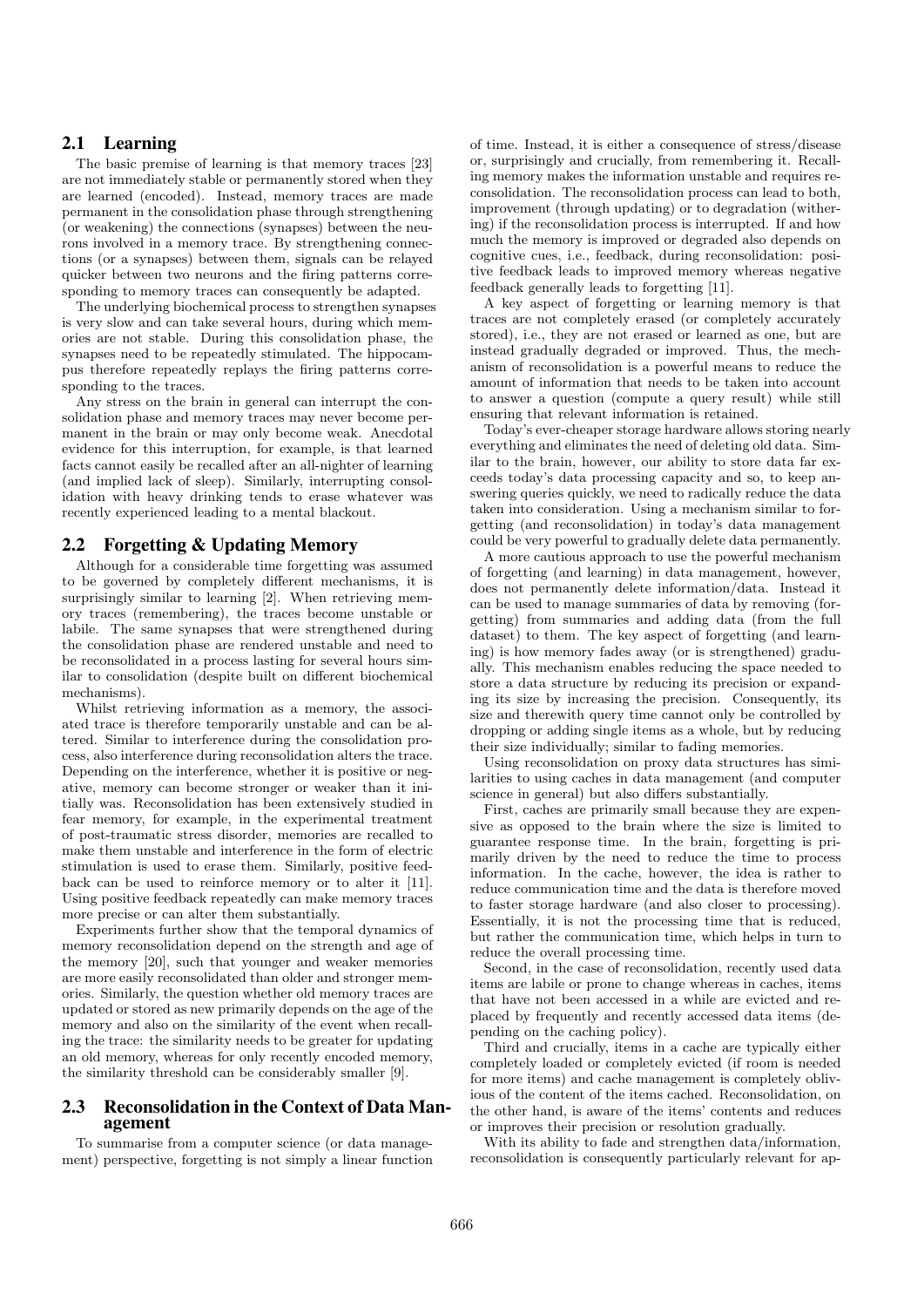plications (or data structures) that allow for imprecision. This process is similar to data synopses [7], which can give quick approximate answers instead of accessing all data to give an excruciatingly slow (but precise) answer. Data synopses are pivotal today because the same technological advances that enable large-scale analysis of data also enable the generation of data on a similar scale. Yet the growing data generation capacity combined with cheap storage technology is likely to keep on outpacing the analysis capacity.

# 3. RECONSOLIDATING DATA STRUCTURES

What we contemplate here are reconsolidation data structures that, similar to caches or data synopses, act as a surrogate for the full dataset. Similar to the brain, they are limited by a time constraint to answer a query (and by giving a time constraint, they are also constrained by the space that they can use because of limited processing power available) and manage the precision of the data summary. The reconsolidation data structure, an approximated data summary, is used to quickly answer the query approximately.

At the core of reconsolidating data structure is the idea of treating data items as not oblivious to their content, but rather as aware of it. The major difference to existing caching strategies (and data synopses) is that data items are not dropped based on a binary decision, but their precision is decreased or increased, depending on how much the user is interested in them. Gradually improving or degrading the precision of data can of course only be tolerated in applications where precision is not crucial but where time matters. This is mostly true for applications where, similar to the brain, an approximate but quick answer is more important than an exact and slow one like, for example, in applications where humans consume the result.

To design reconsolidating data structures, we map the neuroscience mechanisms of forgetting and learning on the idea of data synopses and caches. This essentially means that we focus on a reconsolidating data structure (*RDS*) that acts as a surrogate for a complete (and potentially massive) dataset and is used to answer user queries. We further interpret queries to an *RDS* as a memory retrieval, i.e., recall of a memory trace. We then define accurate and complete queries to the underlying data structure dataset as new learning (or as interference with existing memory traces), i.e., improving precision of the information. Absence of a query to a dataset, on the other hand, is interpreted as if the answer from an *RDS* (and with it the *RDS*) is precise enough or, more precisely, too accurate and therefore uses more space than needed and its accuracy can thus be degraded. The age of memories in *RDS* is used to decide how fast the information is degraded: similar to the brain, old memories are degraded slower than new memories.

Put more simply: a query to the reconsolidation data structure answers the query and makes the data items touched labile/unstable. A subsequent query to the full data set means that the approximate query result was not precise enough and consequently learning starts, i.e., the precision of the data items touched is increased. Absence of a query to the data means that the approximate result was precise enough or, more importantly, too precise and the precision of the data items touched is reduced.

Of course application specific cues on the quality of the result can also be used to decide whether to improve or degrade precision, similar to Google's result ranking application where a click on a result is fed back to Google and is used to rank the results for the same keywords in future searches. Any such cue, however, is particular to an application and cannot be used in general.

Using a reconsolidation strategy for managing data synopses or caches, however, bears the risk that items are loaded into the surrogate dataset that are retrieved once but never again. Their precision may therefore never degrade and they may never be entirely dropped from the dataset. They will remain in the dataset indefinitely taking up space. However, we primarily propose reconsolidation data structures so that the response time in which approximate query answers are given is limited (and not to strictly adhere to a space budget). Still, if space is also a key concern, then additional mechanisms (like memory decay [4] where memory degrades as a function of time) can be used.

Clearly, for this idea to work in practice, the difficulty is to define the process of reducing or improving precision and to define how to query the resulting data structures. The latter, however, will in most cases remain the same. We will discuss this in the following for a number of applications where reconsolidation can prove useful.

# 4. EXAMPLE APPLICATION: DATA SYN-**OPSIS**

The reconsolidation data structures we propose and discuss here are a rather abstract concept/mechanism that can be applied to different types of data structures. In the following we discuss how they can be used in the context of data synopses to make them a powerful tool in the face of a mass of ever growing data. We first provide background information on data synopses and then discuss the potential of reconsolidation for synopses.

### 4.1 Synopses Background

Research in data synopses has in the past primarily been driven by applications like data streams and cardinality estimation for query processing [7]. Their very nature, however, presents a great opportunity to accelerate approximate query execution in the context of big data.

#### *4.1.1 Overview*

The basic idea of data synopses is that the full data set is summarised, typically by using compression [7]. The synopsis acts as a surrogate of the data and is queried instead of the full dataset. Through compression or summarisation the synopsis is usually considerably smaller than the full dataset itself and, consequently, queries are executed substantially faster on the synopsis. The execution time of a query on the synopsis depends primarily on the size of the synopsis (unless additional auxiliary data structures like indexes are used). The size of the synopsis in turn depends on dataset characteristics, i.e., how easily compressible the data is, and is further controlled by the compression used.

Because of its substantial compression ratio, lossy compression is often used but doing so also leads to imprecise representations of the data. Data synopses based on lossy compression can consequently only approximately answer queries. Clearly there is a trade-off between size of the data synopsis (and thus query execution time) as well as the quality of the approximation, i.e., the smaller the approximation, the less accurate it is and thus the bigger the error becomes. Irregardless of the quality of approximation used, the key of data synopses is that they provide a user with tight error bounds expressing how accurate the received query result is.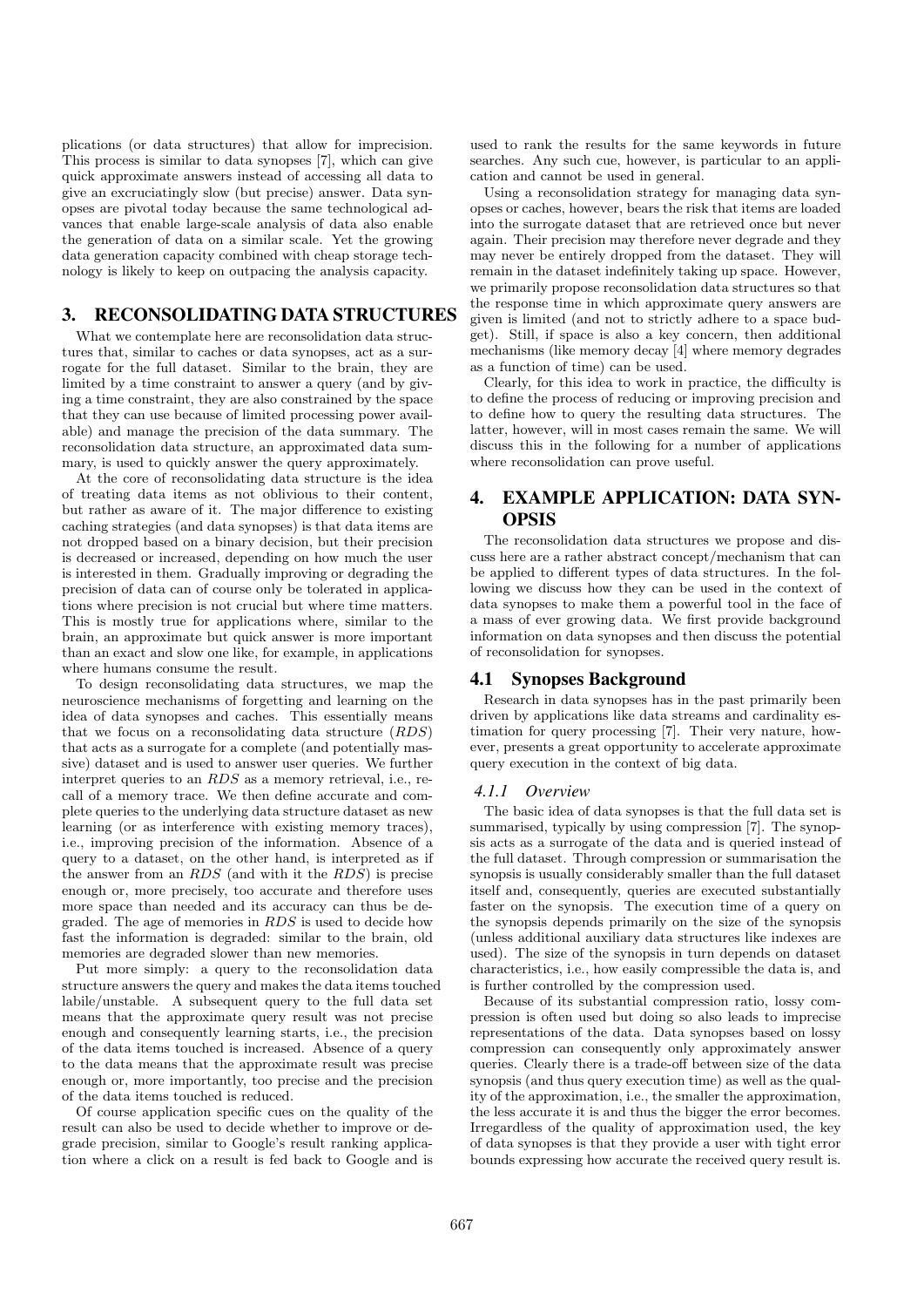Data synopses have in the past primarily been studied and used in the context of data streams and to estimate the cardinality of database tables (for query planning) [7]. With data growing beyond what can be today handled efficiently and reasonably, data synopses are again being considered as an interesting and competitive approach: instead of analysing the potential terabytes and petabytes of data in big data applications in a time consuming process, substantially smaller synopses can be queried almost instantly.

### *4.1.2 Types of Synopses*

Considerable effort in the past has primarily developed four types of synopses. First, random sampling [21] takes samples at random out of the dataset (or the relation) and is very well suited for aggregate queries. Samples can be taken online, at query time from the full dataset, or offline, i.e., prior to querying to store them in a synopsis data structure. Online sampling is particularly interesting to improve the quality of the query result continuously: as long as the user is willing to wait, samples can be taken to improve the accuracy of the approximate query answer. For massive data that are primarily stored on disk, however, taking the samples online from the full dataset, as the query is being executed, is unlikely to be feasible due to the high cost of random access to the disk. Instead, big data sampling has to take samples offline, i.e., once from the full dataset and store the samples separately. Clearly, in the case of offline sampling, the more samples that are taken, the more precise the approximation, but the bigger the synopsis will also be.

A second well-researched type of synopsis is histograms [14]. In the context of databases, histograms play a crucial role in query optimisers and are often used for the purpose of data visualisation. Histograms summarise the data into bins each with its own value range, e.g., each bin stores the count of values/tuples in its range. Doing so makes them particularly useful for range-count queries, but they also have the potential to be used for general analysis queries [7].

Synopses based on wavelets summarise and approximate the data through wavelets [5]. Essentially, wavelet transformation is applied to relations or to time series resulting in a collection of wavelet coefficients. The size of the synopsis depends on how many coefficients are stored, which in turn defines the accuracy with which queries can be answered. The size of the synopsis alone, however, does not define the query execution time: at runtime, query execution can choose to ignore coefficients, thereby reducing query execution time, but also the degree of precision.

Relatively new are synopses based on sketches [6]. The basic rationale is to summarise the data per query type. As opposed to sampling, all data is considered, but only a small summary is retained (e.g., for a sum query all values are added up and only the sum is stored). As each query can be supported by a sketch, this approach is very powerful and applicable to all types of queries. Defining a new sketch per query type, however, requires considerable effort.

Artificial neural networks are also used to learn or approximate datasets [22] (for example time series [8]). Inspired by neuroscience, they use a graph with neurons as vertices and synapses as edges to answer queries approximately. Originating from machine learning neural networks are, however, rarely used as synopses in the management of data.

#### 4.2 Reconsolidating Data Synopses

The basic idea of using reconsolidation data structures as a data synopsis [7] (or put more simply, using a synopsis featuring reconsolidation) is to improve or degrade the precision of the synopsis depending on the queries. The precision of regions frequently queried (in both, the synopsis and the dataset) is increased and the precision of those regions that are only queried in the synopsis is reduced.

A straightforward target to apply the idea of forgetting (or reconsolidation in general in order to support improving memory) is to use it on data synopses based on neural networks. They are modelled very similarly to the brain by using a graph with neurons as vertices and the connections (edges) between vertices represent the synapses. Synapse strength (and thus ultimately the encoding of information) can be modelled as weight of the edges. Degrading the synopsis is accomplished by reducing the weight of the edges (or by removing them altogether) and increasing the precision by increasing the weights. Changing the weight of the edges, however, will not effectively reduce the size of the synopsis. Hence, although neural networks lend themselves perfectly to the idea of forgetting, forgetting does not have a significant impact on the size of synopses based on neural networks or the time to execute queries.

There is, however, no need to restrict the idea of data synopsis or models based on neural networks. Much more interesting to apply reconsolidation to are data synopses based on, for example, wavelets [5]. Wavelets are used to approximately interpolate and therefore compress the underlying data set. Clearly the data synopsis is only an approximation of the real data set, but by using reconsolidation, areas or ranges of interest, i.e., queried over in the synopsis and in the complete dataset, can be stored with more precision. Others, retrieved only from the synopsis, can gradually be degraded by using less precise wavelets for interpolation.

Similarly, in data synopses based on histograms [10], precision can also be increased locally for interesting regions and can be decreased for uninteresting ones. In either case, the queries can be executed as usual on the reconsolidating synopsis. In any scenario where data synopses provide approximate answers, error bounds or guarantees are crucial.

# 5. DATA MANAGEMENT RESEARCH CHAL-LENGES

Applying the idea of reconsolidation to data synopses introduces several interesting data management challenges and thus research opportunities.

#### 5.1 Adapting Data Synopsis Resolution

Key to the idea of reconsolidation data structures is to change the precision in given areas of it. Queries to the synopsis and the full datasets are used to infer what ranges (e.g., areas in a spatial model) the user is interested in exploring and analysing. The precision is increased in areas where the scientist is interested in and decreased elsewhere as a result of users' queries.

For sampling, assuming the samples are stored in a synopsis and are not taken online (in which case there is no data structure other than the full dataset needed), this can be achieved by taking and storing more samples from areas that users are interested in and deleting samples from areas where the interest is low.

In the case of histograms, improving precision is accomplished by adding bins and, thus, making the intervals (or value range of the bins) smaller and consequently more precise. Conversely, reducing the precision is similarly straightforward: neighbouring bins can be combined efficiently to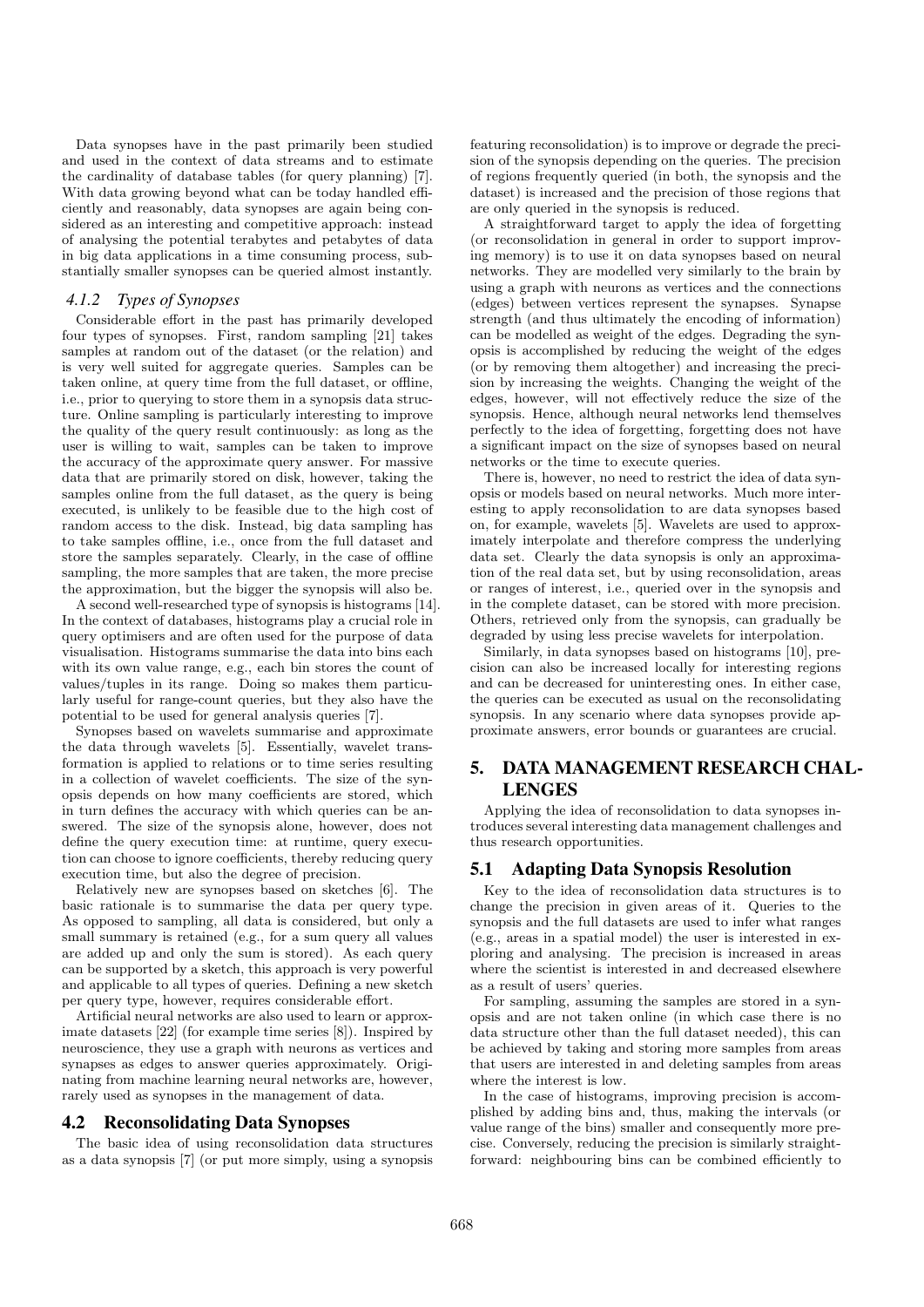make the resolution coarser (by increasing the value range) in areas with little interest. Figure 1 illustrates with the initial histogram (top) and the reconsolidated histogram (bottom) where in ranges of little interest (e.g., 1-30 & 70-100) bins are collapsed and in areas of a lot of interest bins are split.



Figure 1: Initial histogram (top) and reconsolidated hisogram with adjusted precision (bottom).

For both, histograms as well as sampling, improving or reducing the precision is not very challenging. For wavelets and sketches, the two types of synopses that enable answers to more general classes of queries, however, changing the precision is not straightforward.

Wavelets are an interesting type of synopsis for reconsolidation. By definition, querying a wavelet based synopsis can be accelerated by ignoring coefficients that provide more precise query answers, thereby reducing the precision on the fly. Doing so, however, does not reduce the size of the synopsis itself and to apply the principle of reconsolidation, we can drop coefficients, in case there is little or no interest in an area, or learn and add coefficients (albeit in a computationally intense process from the full dataset) to the synopsis.

In the case of sketches, the precision is difficult to adjust. The challenge for sketches is that they are very application specific and it is thus difficult to find a generic way to define/implement their reconsolidation.

Adapting the resolution is consequently particularly challenging for wavelets and sketches where research has yet to develop efficient (for wavelets) and generic (for sketches) means to adapt to the precision. Research not only has to develop mechanisms to adapt the precision but also determine the methods to decide the exact area as well as the new level of precision.

### 5.2 Error Bounds for Variable Resolution

A key aspect of synopses is the idea to answer queries only approximately, but with tight error bounds. Providing the error bounds for query answers that only touch areas with the same precision is straightforward.

Given a synopsis with variable resolution, however, makes it challenging to compute the error bounds. Assume, for example, a synopsis based on histograms where the intervals in certain value ranges are smaller than in others, i.e., the interval length is variable. Clearly, ranges with smaller intervals have higher precision and thus smaller errors (and vice versa). The question, however, is how do we combine the different errors into a meaningful and intuitive error bound for a query that touches intervals of variable length?

A crucial research question, thus, is how to compute the error bounds based on a synopsis with variable precision, i.e., how to make the variable precision quantifiable or how to turn it into error bounds. Novel methods have to be developed to quantify the error bounds in case the ranges with varying precision are used.

### 5.3 Feedback Mechanisms

The feedback mechanisms described for data synopsis so far work by monitoring access to the full dataset. If the full dataset needs to be accessed, then the result (or the error bound) provided was not precise enough and consequently we have to learn, i.e., increase the resolution of the synopsis by taking more samples from the full dataset. If we do not have to access the full dataset, we can forget, i.e., the precision is decreased.

One research challenge consequently is whether better feedback mechanisms can be found. Clearly, for many applications better solutions can be used, e.g., using user input. Any such approach, however, is application specific and the research question is if generic mechanisms can be found to decide whether to learn or forget.

### 5.4 Answering Queries

The basic idea is for the user to gain as precise an answer as required from the data synopsis. If the answer, however, is not precise enough, then the full dataset is queried to provide a sufficiently precise answer (and also the data synopsis is improved through learning). The challenge to be addressed thus is how we can manage to only read the information additionally needed from the full dataset. This may be rather straightforward for wavelets, since in their case only additional coefficients can be read from disk (if they are stored on disk along with the full data) to make the result more precise.

For all other types of synopses the question of how to efficiently complement synopsis data with results, i.e., how to retrieve the minimal amount of information needed from disk and combine the results efficiently, is a challenging research question.

## 5.5 Data Organization

Changing the precision of the synopsis means either adding or removing data from it. A crucial research question directly affecting the performance of querying the synopsis is how to organise the data (presumably, given its size) on disk. Simply appending data when learning will lead to a data structure that requires excessive random disk access while only removing information (without reorganising the structure) means that considerable unnecessary data will be read and so the question becomes how can we design an updated efficient data structure for synopses?

### 6. OTHER APPLICATIONS

Reconsolidation has applications beyond data synopses and can be used in applications where imprecision can be tolerated or where data is imprecise/uncertain by nature.

## 6.1 Reconsolidating Caches